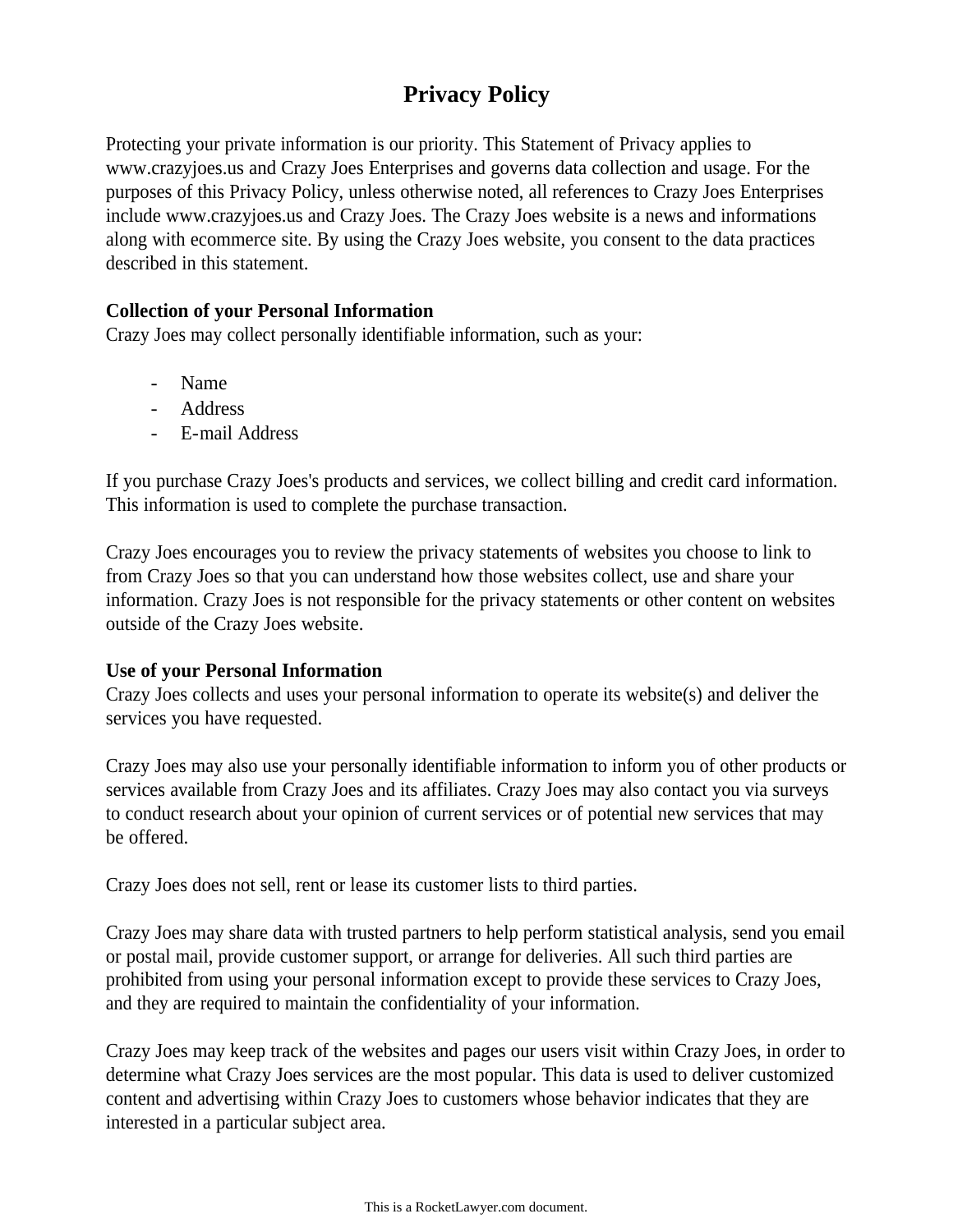Crazy Joes will disclose your personal information, without notice, only if required to do so by law or in the good faith belief that such action is necessary to: (a) conform to the edicts of the law or comply with legal process served on Crazy Joes or the site; (b) protect and defend the rights or property of Crazy Joes; and, (c) act under exigent circumstances to protect the personal safety of users of Crazy Joes, or the public.

#### **Automatically Collected Information**

Information about your computer hardware and software may be automatically collected by Crazy Joes. This information can include: your IP address, browser type, domain names, access times and referring website addresses. This information is used for the operation of the service, to maintain quality of the service, and to provide general statistics regarding use of the Crazy Joes website.

#### **Security of your Personal Information**

Crazy Joes secures your personal information from unauthorized access, use, or disclosure. Crazy Joes uses the following methods for this purpose:

- SSL Protocol

When personal information (such as a credit card number) is transmitted to other websites, it is protected through the use of encryption, such as the Secure Sockets Layer (SSL) protocol.

### **Children Under Thirteen**

Crazy Joes does not knowingly collect personally identifiable information from children under the age of thirteen. If you are under the age of thirteen, you must ask your parent or guardian for permission to use this website.

## **Opt-Out & Unsubscribe**

We respect your privacy and give you an opportunity to opt-out of receiving announcements of certain information. Users may opt-out of receiving any or all communications from Crazy Joes by contacting us here:

- Web page: \_\_\_\_\_\_\_\_\_\_\_\_\_\_\_\_\_
- Email: \_\_\_\_\_\_\_\_\_\_\_\_\_\_\_\_\_
- Phone:

## **Changes to this Statement**

Crazy Joes will occasionally update this Statement of Privacy to reflect company and customer feedback. Crazy Joes encourages you to periodically review this Statement to be informed of how Crazy Joes is protecting your information.

#### **Contact Information**

Crazy Joes welcomes your questions or comments regarding this Statement of Privacy. If you believe that Crazy Joes has not adhered to this Statement, please contact Crazy Joes at: